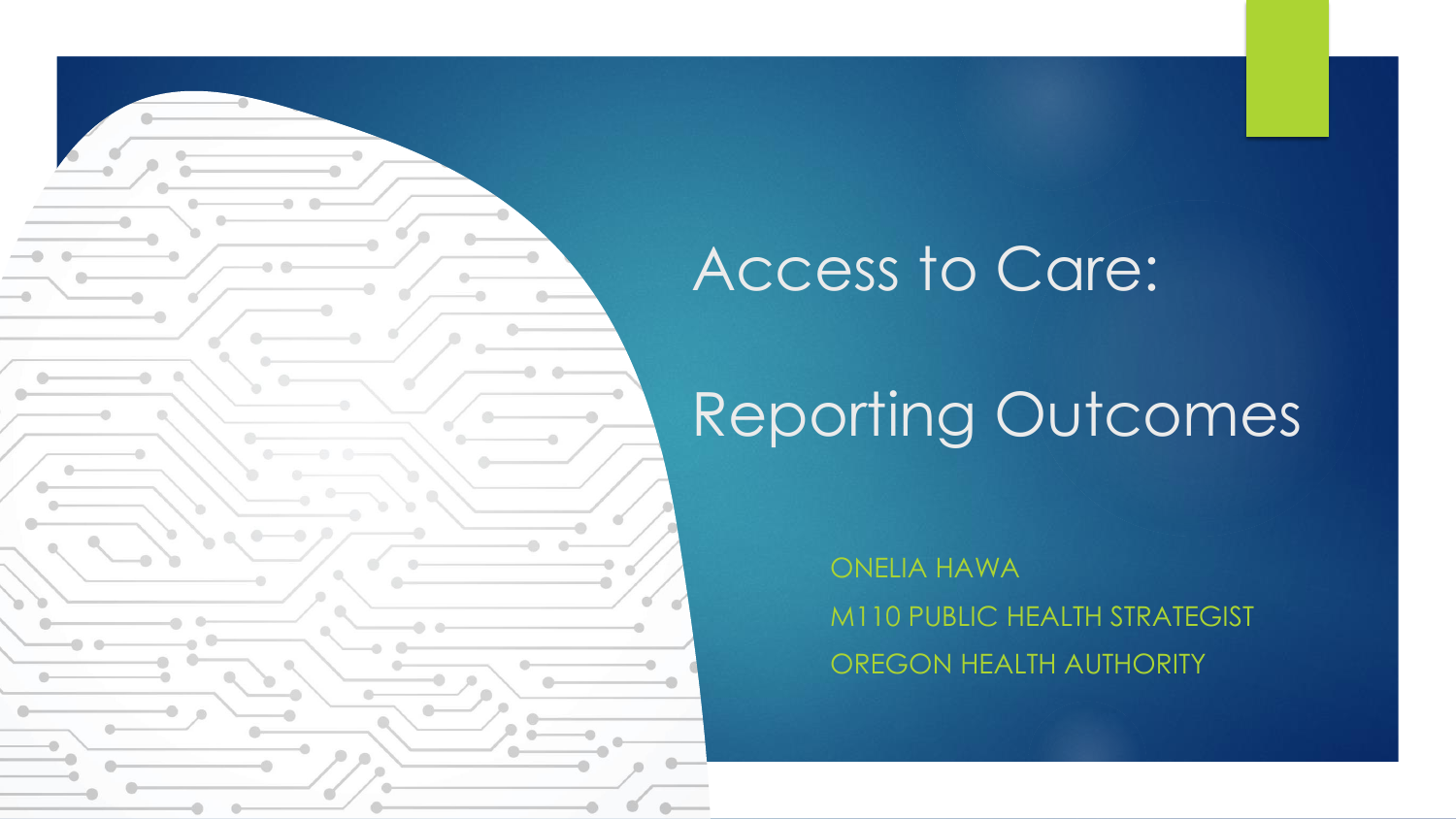## Agenda

### **ATC Funding Data Summary**

**Limitations to Reporting ATC data**

#### **Number of Oregonians served by ATC funds**

• Breakdown of Service Types most used

**Staff Hired**

#### **Assets purchased**

• Vehicles and Recovery Housing

**Supported Employment**

**ATC Grantee Spotlight examples**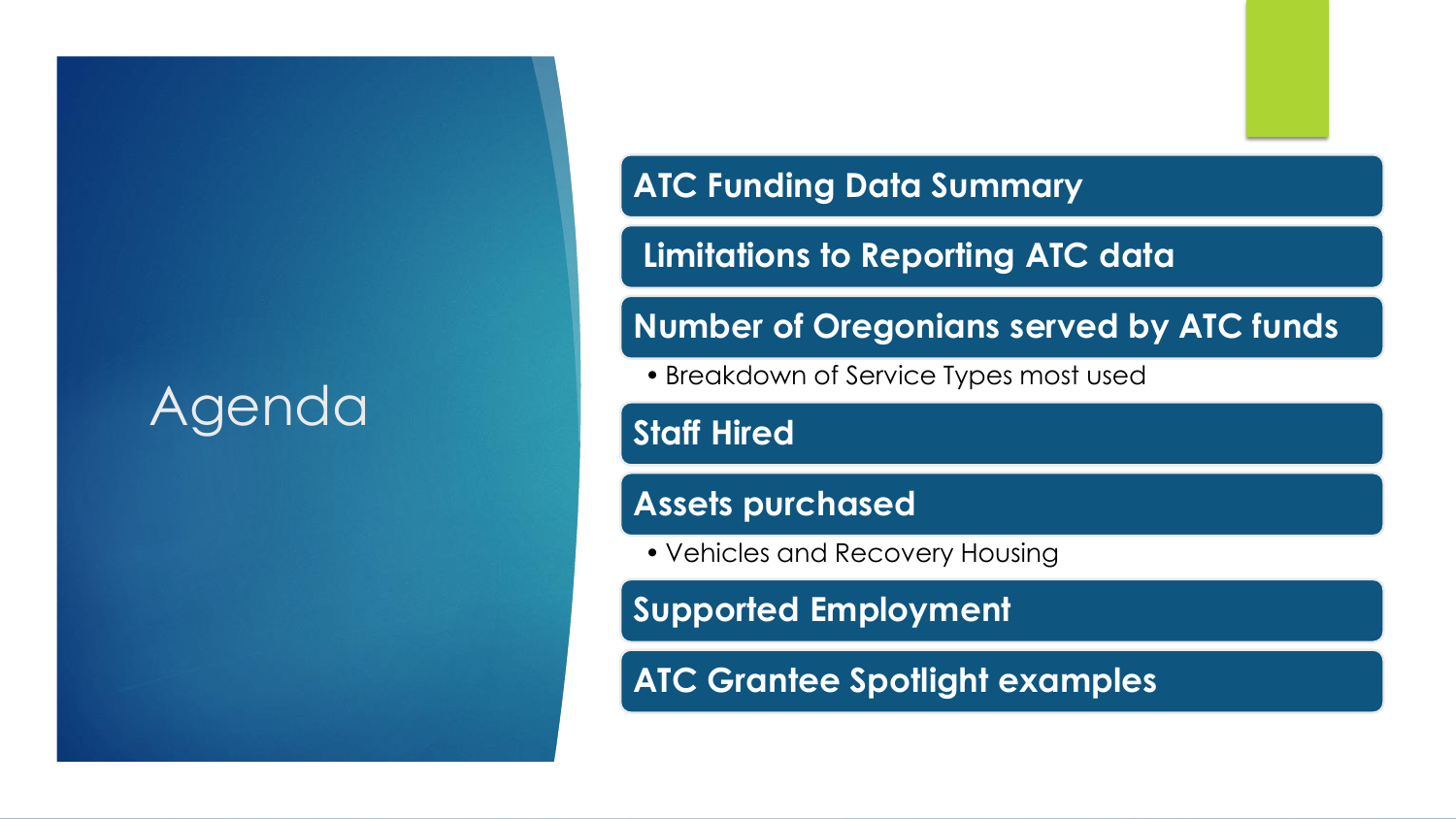### ATC Funding Data Summary

- **67 organizations** funded through RFGA grant agreements
- **11 tribes/tribal organizations** funded through tribal set-aside (direct contract amendments– ex: SOR Grant)
- **Direct Amended Contracts** (Prime+, Rental Assistance Program, and Clearing House):
	- **Prime+:** funded 12 counties, 10 organizations, hired 16 peers
	- **Rental Assistance Program:** funded 10 county contracts, 16 organizations through direct contracts (spanning 25 counties)
	- **Harm Reduction (HR) ClearingHouse:** funded \$1.8M in HR supplies and \$589,042.96 in nasal Naloxone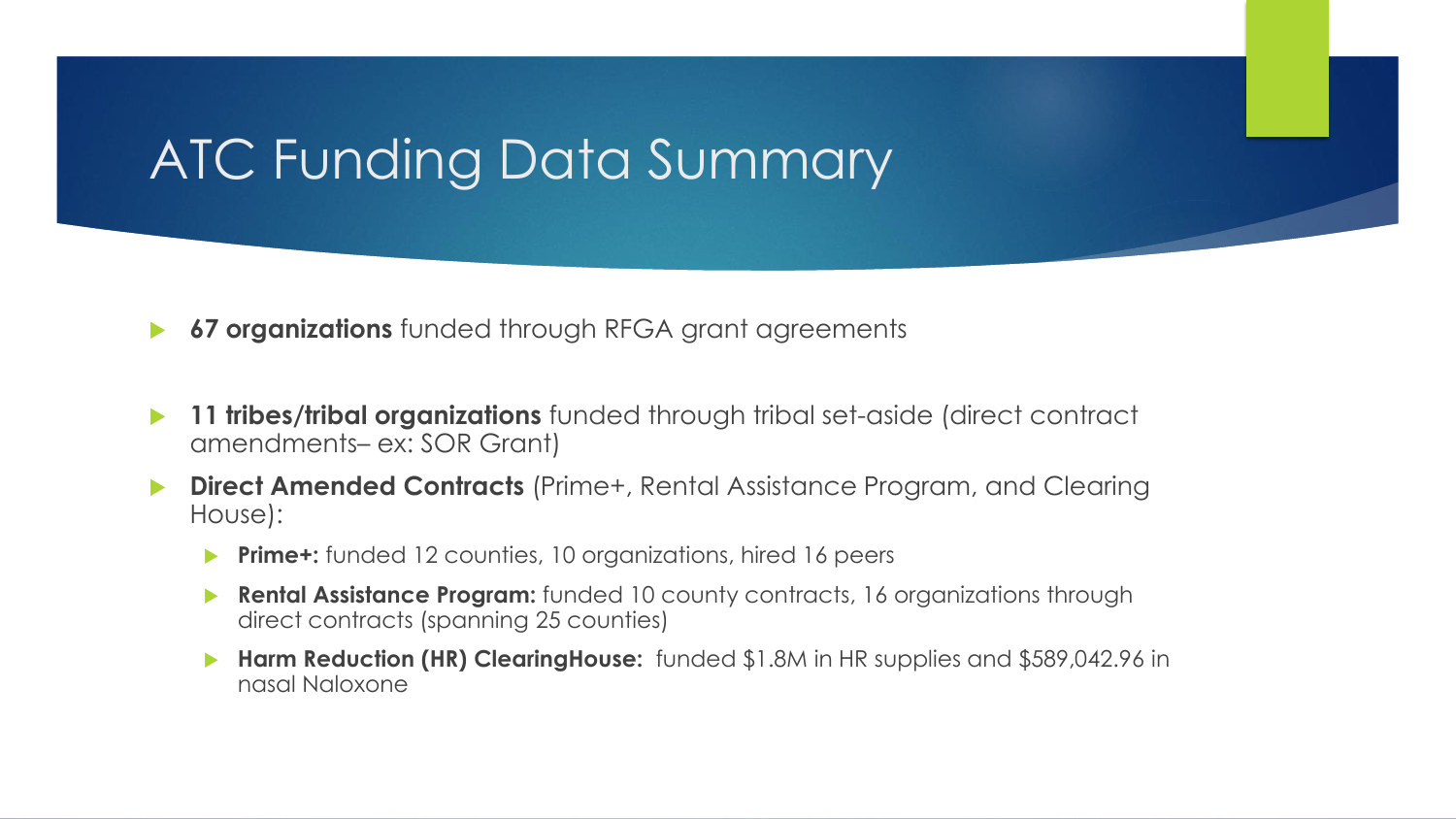

#### Organizations That Service A County



**Organizations in Designated County**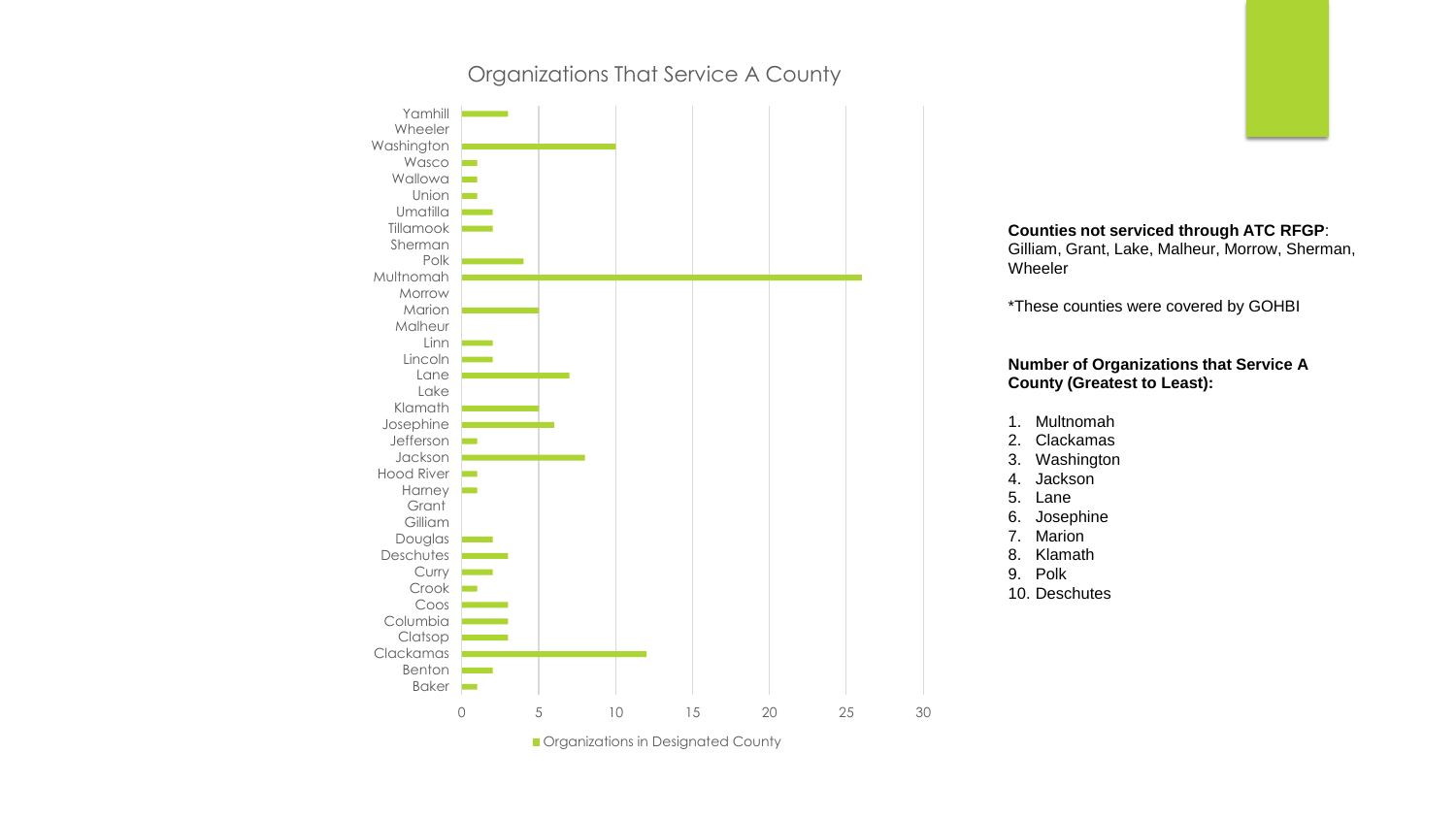### ATC Funding Data Summary

| <b>Funded Entity</b>                                                                 | <b>Amount</b>   |  |
|--------------------------------------------------------------------------------------|-----------------|--|
| <b>ATC Grantees</b>                                                                  | \$21,503,191.42 |  |
| <b>Direct Amended Contracts</b><br>(PRIME+, Rental Assistance, and<br>ClearingHouse) | \$6,831,484.99  |  |
| <b>Tribes</b>                                                                        | \$3,070,000     |  |
| <b>Total</b>                                                                         | \$31,404,676.41 |  |

#### Summary of ATC Funding **Number of Orgs Funded by Service Type**

| <b>Service Types</b>                | # of Organizations that Provide Service<br><b>Type</b> |
|-------------------------------------|--------------------------------------------------------|
| <b>SUD Treatment</b>                | 31                                                     |
| Peers                               | 51                                                     |
| Housing                             | 28                                                     |
| <b>Harm Reduction</b>               | 25                                                     |
| <b>Employment Support</b>           | 5                                                      |
| <b>Provide Technical Assistance</b> | 2                                                      |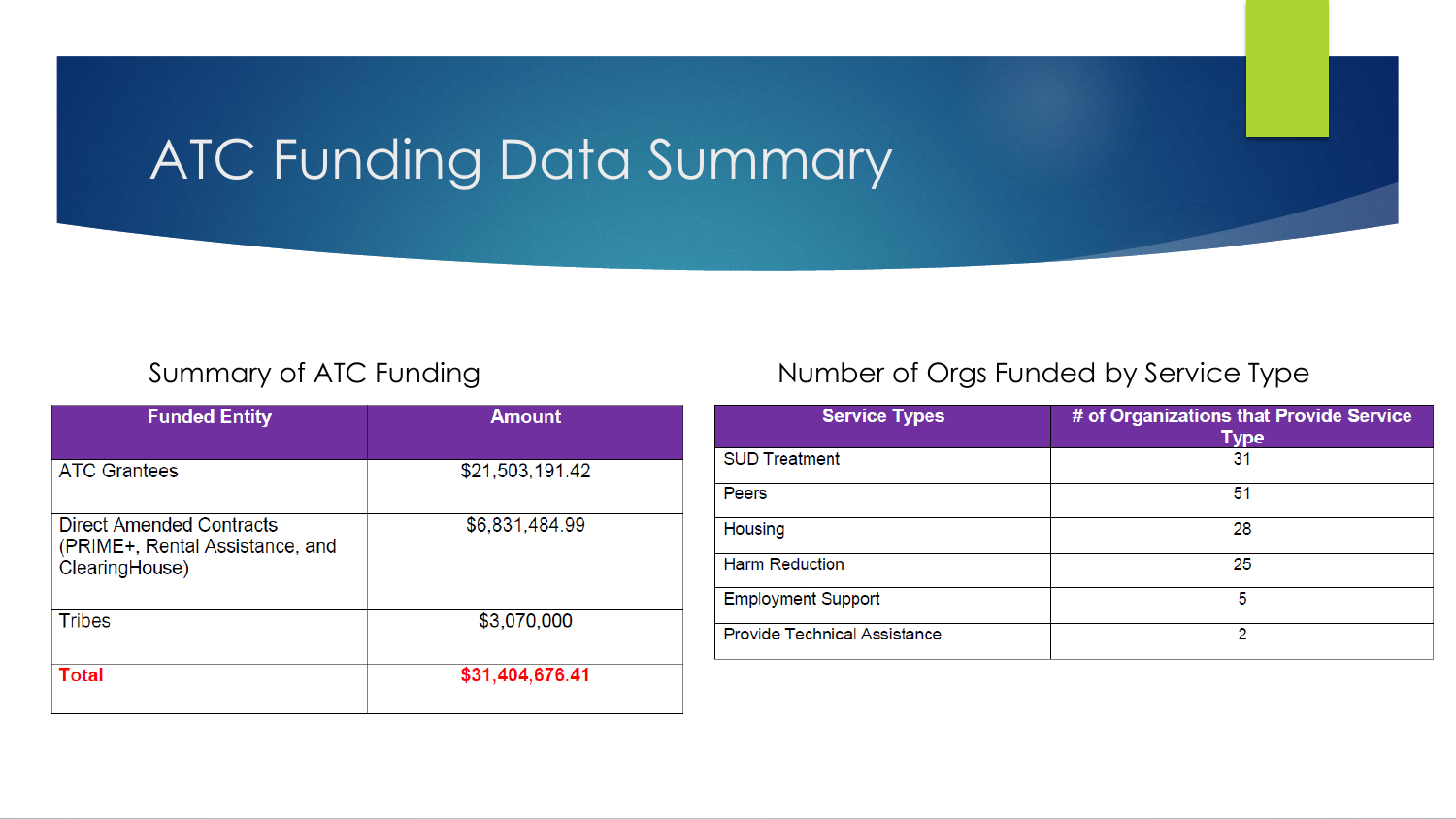## Limitations to Reporting ATC data

- Grantees were not provided reporting templates, so data was not streamlined across all ATC grantees.
	- This makes it hard to compare data—each organization gets to decide how to present the information requested for reporting.
- **Progress reports vary in data collected, some are entirely narrative, while others are more detailed** and report quantitative data that show client demographics and outcomes.
- Several organizations are out of compliance with their progress reports affecting data outcomes.
- Transfer of contract administration roles

#### **Effect:**

▶ We are not seeing a full picture of how M110 may have increased access to care and low-barrier services. It depends entirely on how thorough a grantee was in reporting their data.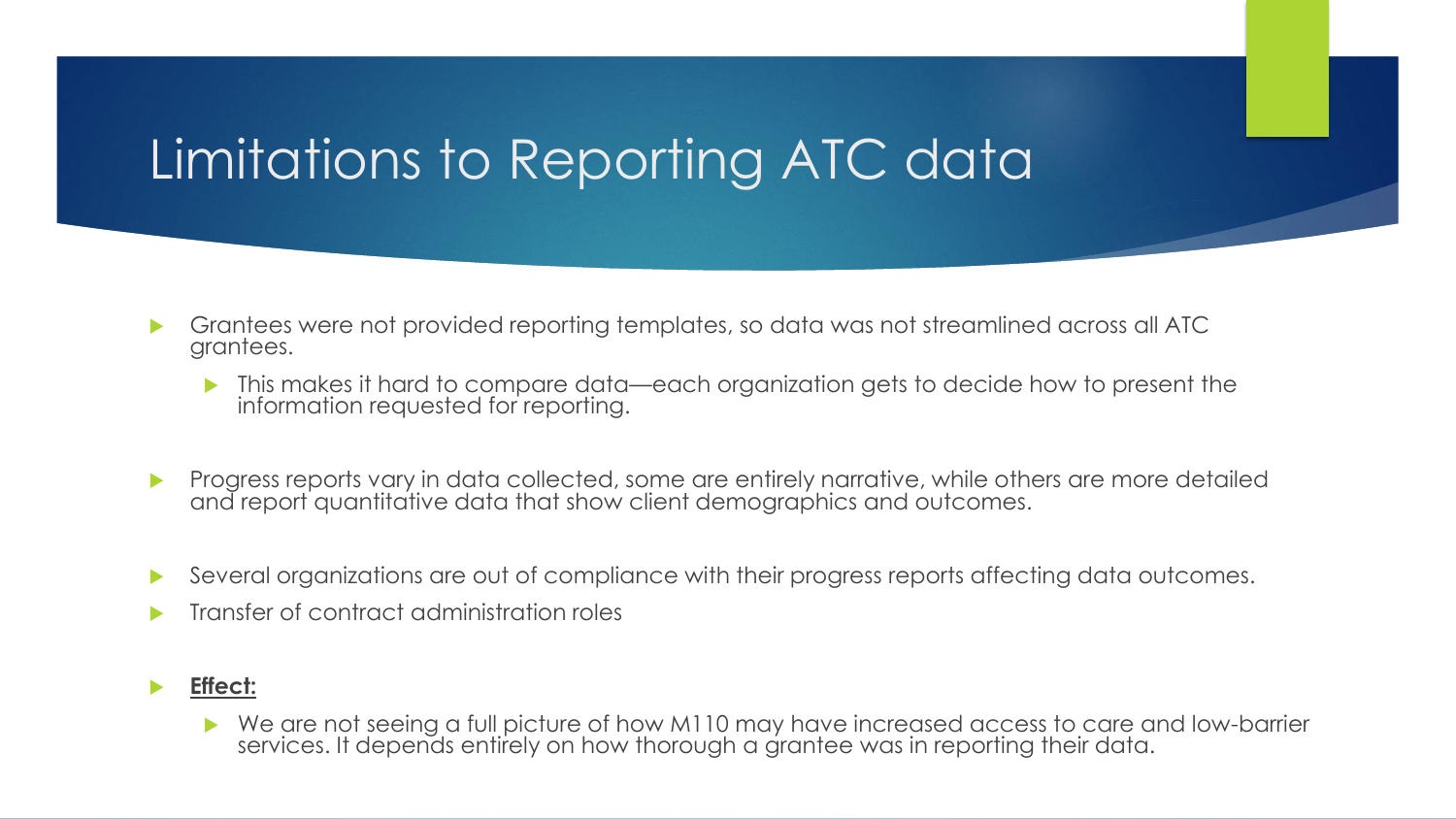### How many new Oregonians have accessed services through ATC funding?

#### **16,076 individuals**

**Service-category specific information defined for 10,843 individuals. Limitations to data explained in previous slide.**

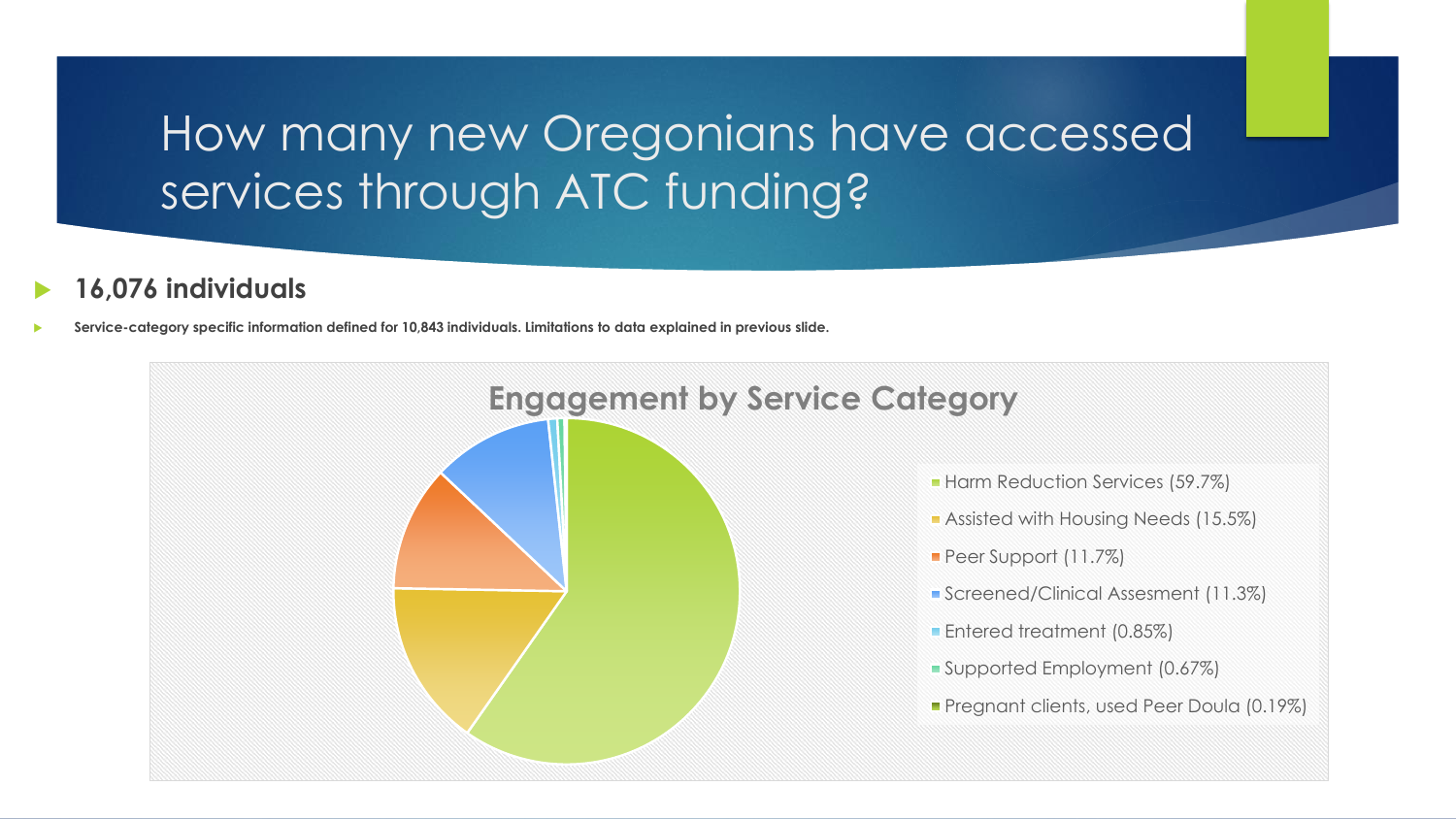### ATC Staff Hired

#### **Total new positions hired:** 115

#### **Positions include:**

- $\blacktriangleright$  Peers: (24)
- Peer Support Specialist: (13)
- ▶ Certified Recovery Mentors: (12)
- ▶ CADC-C: (10)
- ▶ Medical Doctor, Nurse Practitioner, MAT Provider: (2, 2, 1)
- Peer Doulas: (4)
- Parent Mentors: (3)
- Substance Use Navigator: (1)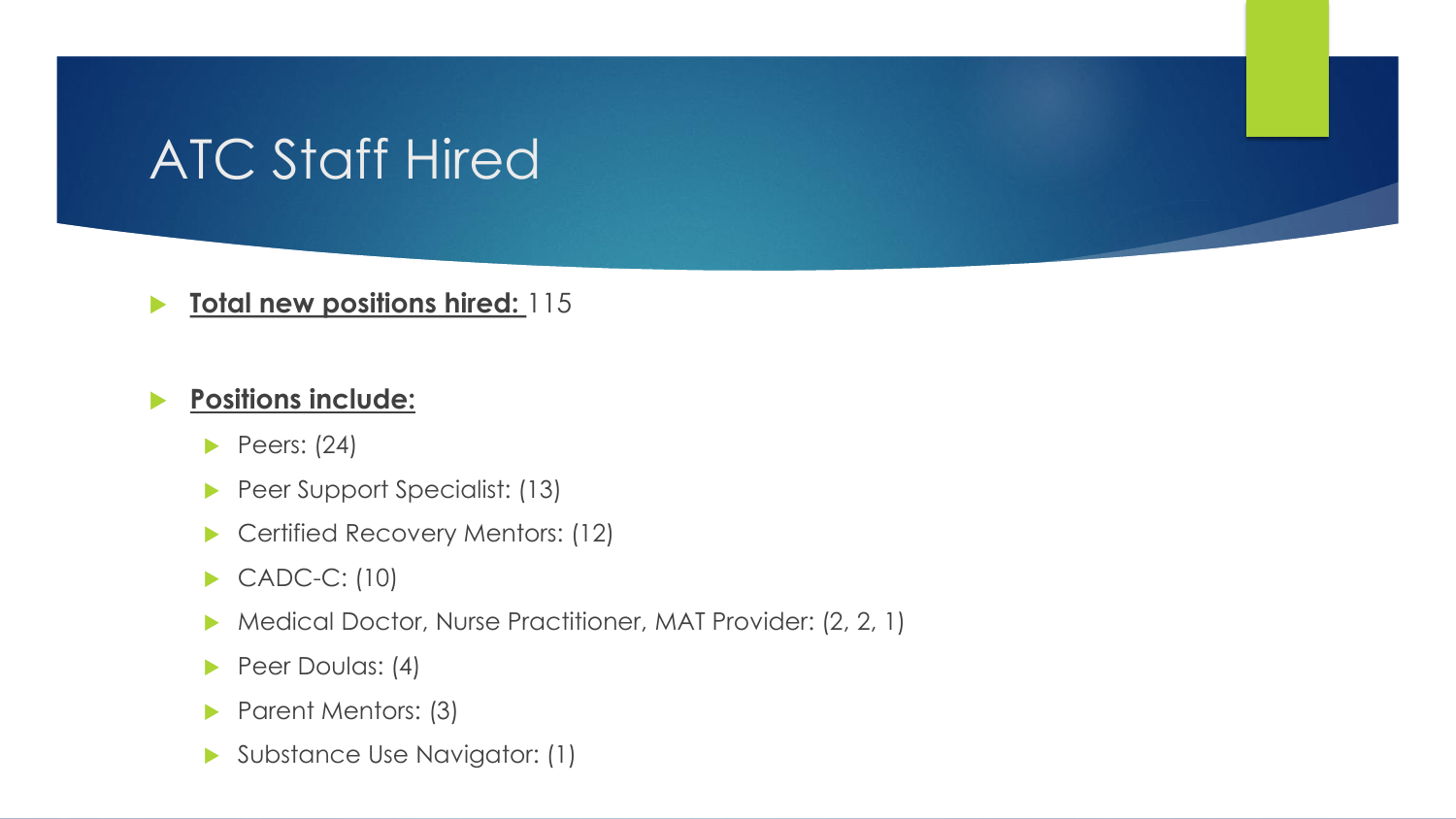### Assets Purchased

#### **Vehicles purchased:**

- ▶ 12 (10 vehicles for organizations and 2 for the Confederated Tribe of Grand Ronde)
	- Provided on-the-go MAT, distribution of harm reduction supplies, mobile exam rooms and both specimen collection and UA testing

#### **Recovery Housing Purchased:**

- l motel
- ▶ 1, 4-bedroom duplex
- 1- gender and culturally-specific recovery house

#### **Leases secured:** 4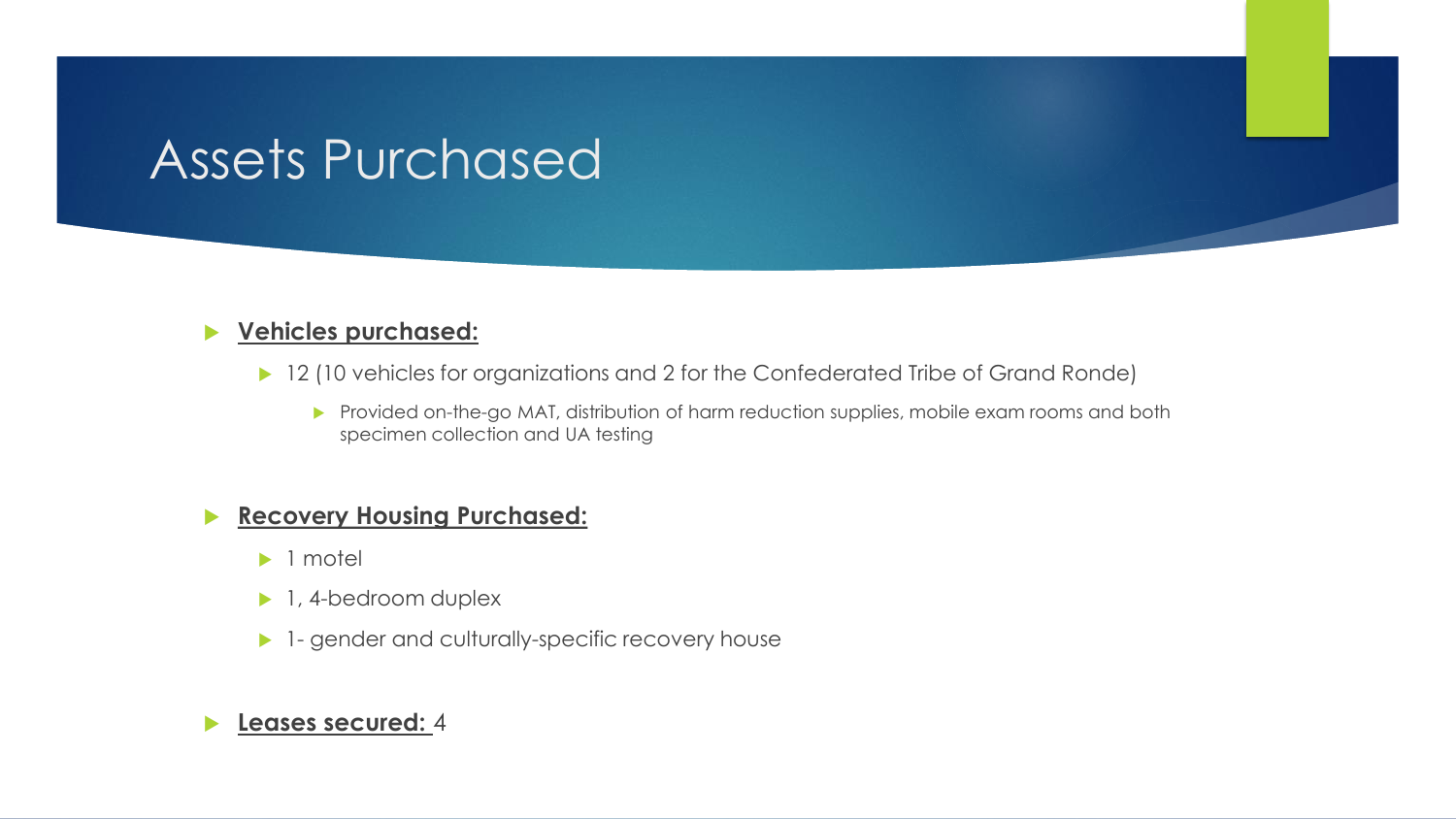### Supported Employment

• Only 0.67% of client-reported service types engaged with.

#### **The central goals of SE Work's "Learn and Earn" program:**

- 1. Learn new job skills in a safe environment supportive of the transitional purpose of the program.
- 2. Obtain a good reference with an employer.
- 3. Allow time for all other commitments required for a successful active treatment and recovery program.
- **ATC funding helped to expand their program to 5 partner organizations, increasing access to more sites for supported employment**.
	- Includes resume building, job training, peer support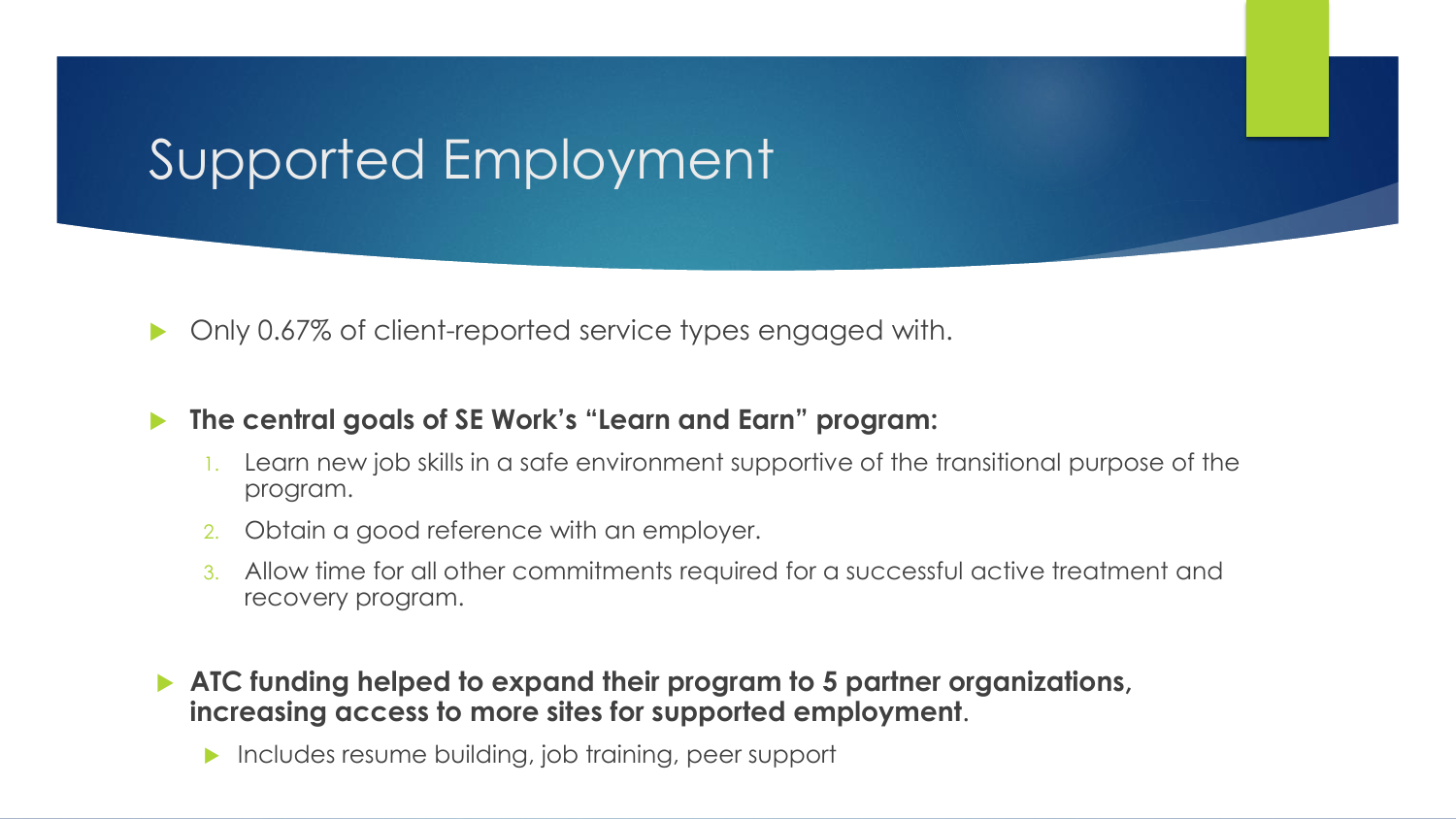### Notes on Other Services Provided:

- 1. ATC funding helped to serve people **harm reduction supplies** on a **need basis** vs **rationing.**
- 2. Helped to increase hours for naloxone and harm reduction supply distribution (staff hours)
- **3. Translation of program materials into Spanish** (ex: Service/ Treatment plans, "Services in Spanish" webpage
- **4. Tri-met passes** were distributed to clients to go to treatment, interviews, and places of employment.

#### **Funds also paid for:**

- Over 154,535 harm reduction supplies
- Tri-met, 1-day passes (500)
- Phones and data plans (91)
- $\blacktriangleright$  Tiny homes (10)
- 24-hour Peer Support and Crisis phone lines (4)
- Taxi rides (4)
- Purchase of Electrocardiogram (EKG) and an automated defibrillator (AED)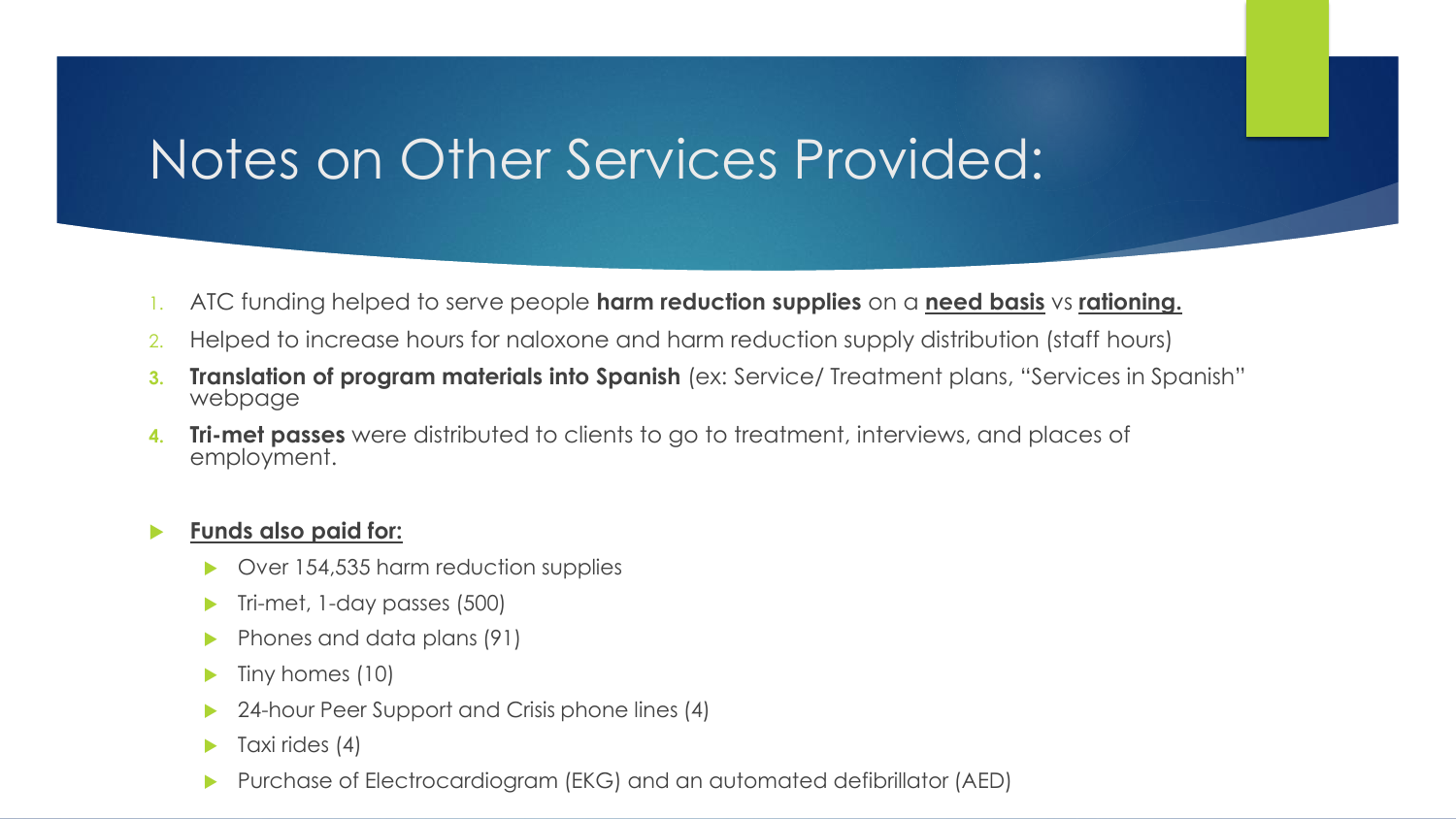# ATC Grantee Spotlights

(5 organizations for review)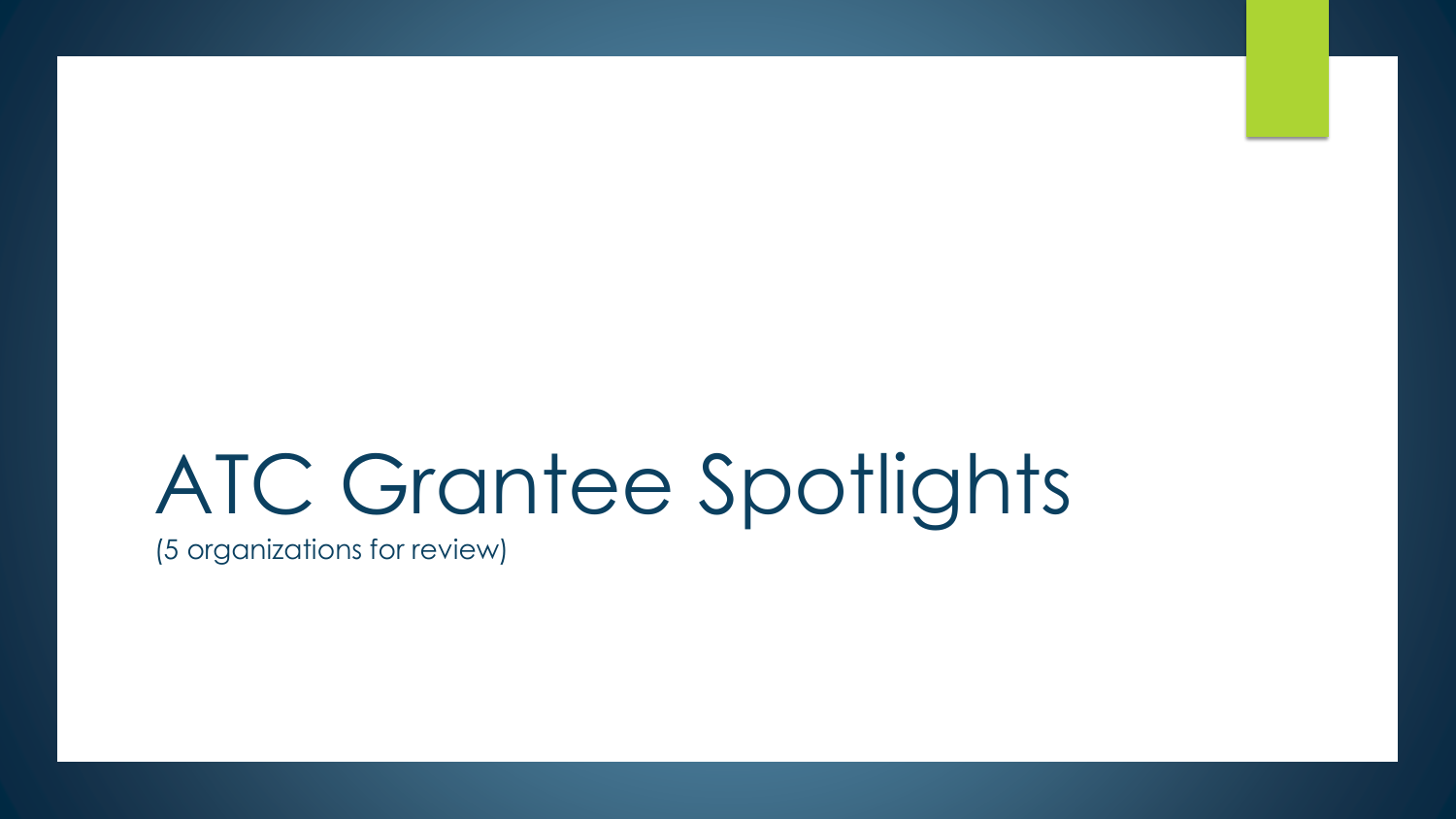### Max's Mission

- **Counties Served:** Jackson, Josephine, and Klamath counties
- **Populations Served:** All
- **Service Type Funded: Harm Reduction**
- **Naloxone Doses distributed June-August 2021:** 1,516
- **People Served:** 1,607
- **Syringes Returned**: 8,457
- **Fentanyl Test Strips:** 454

**Reversed 111 overdoses**, per client reports.

Max's Mission

Saving Lives in Southern Oregon through Opioid Outreach and Naloxone Education and Distribution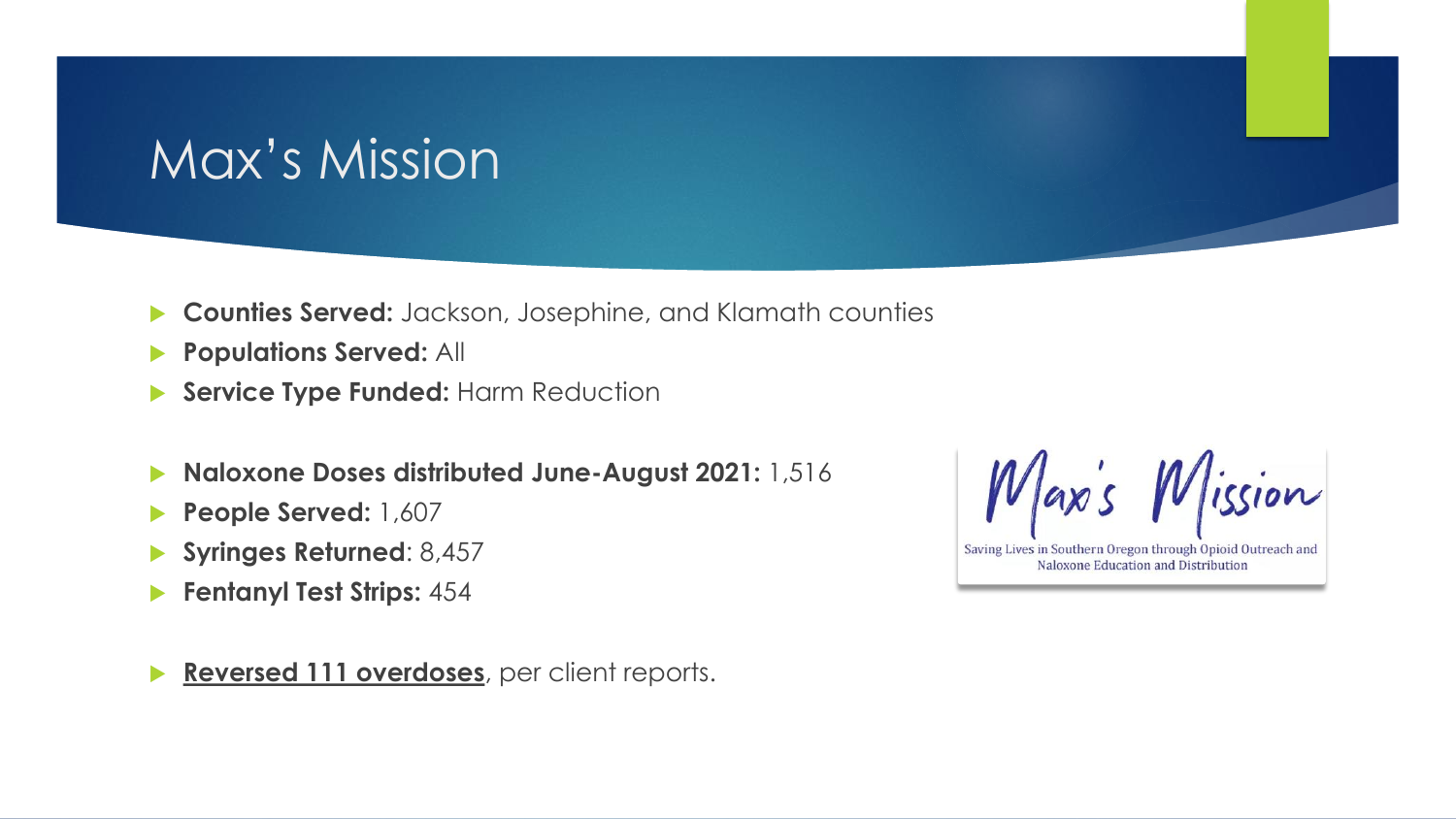## Oregon Change Clinic

- **Counties Served:** Multnomah
- **Populations Served: Black/ African American; Veterans**
- **Service Types Funded:** SUD Treatment, Housing, Harm Reduction
- **As of September 2021, Oregon Change Clinic (OCC) has served 28 individuals in their temporary housing program.** 
	- OCC currently has **18 individuals enrolled in temporary housing**—6 are now employed after being unemployed
	- **4 of the 18 individuals** were served lengthy prison sentences and were released to houselessness prior to their involvement with OCC. These individuals are now housed and employed.
	- **89% of clients** in temporary housing have had a clinical intake screening and ASAM assessment
	- **2 individuals** were reunited with their child through DHS and OCC

C) OREGON CHANGE CLINIC **WELLNESS AS A WAY OF LIFE**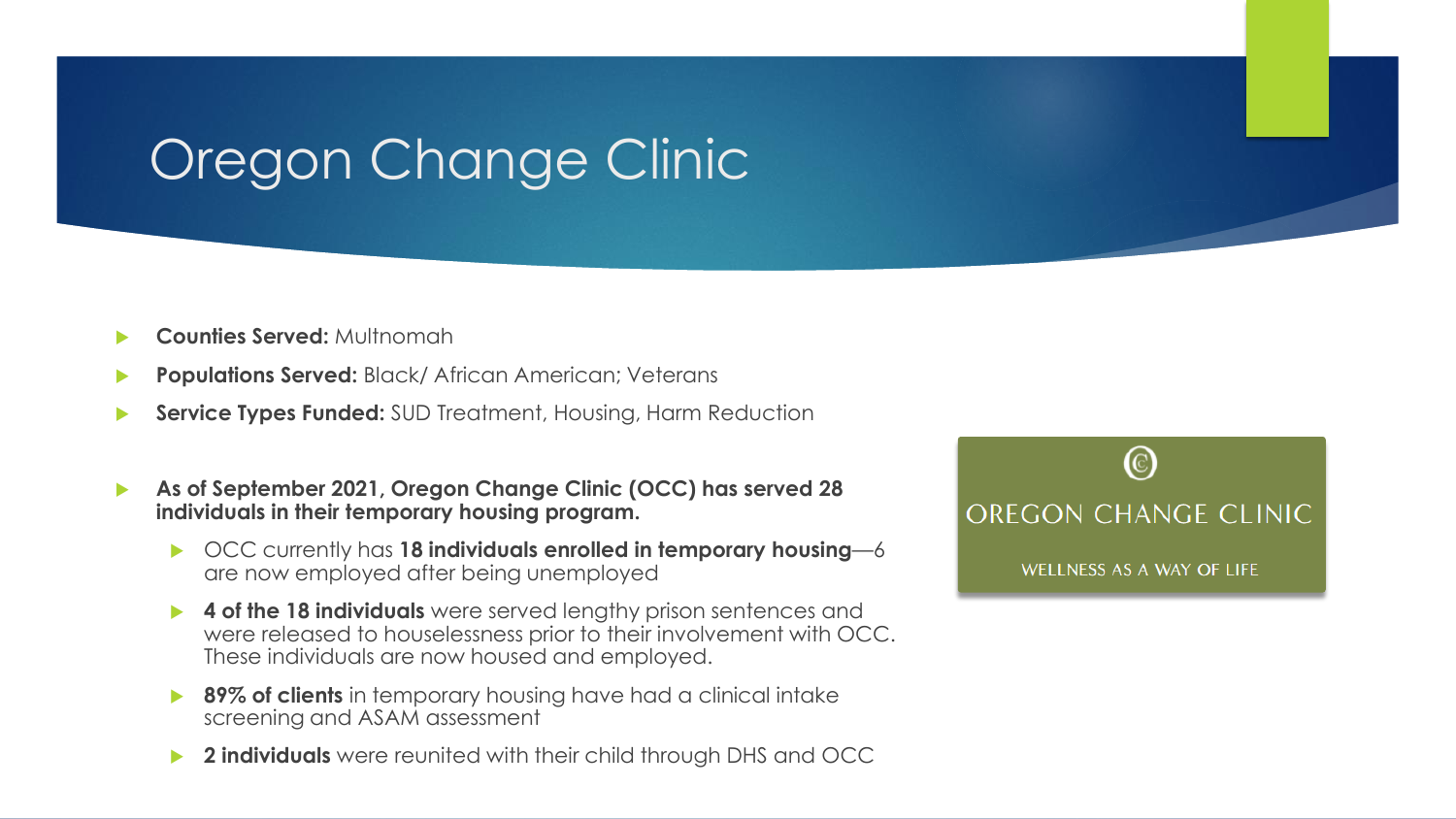### New Directions NW, Inc.

- **Counties Served:** Baker, Union, Wallowa
- **Populations Served: All; Rural**
- **Service Types Funded:** SUD Treatment, Peer Support



- Increased progress on partnerships with **local hospitals, primary care offices, law enforcement and jails** to provide recovery peer services to individuals
- **Union County:** CHD currently has an MOU in place with Grande Ronde Hospital (and primary care clinics), La Grande PD, Union County Sherriff's Office, and Union County Jail. CHD CRM's respond to all those locations for individuals that are identified with SUD issues.
- Weekly zoom meetings are conducted with Dr. Davidson of GOBHI. Purpose is to staff individuals that were seen at the local ED for follow up.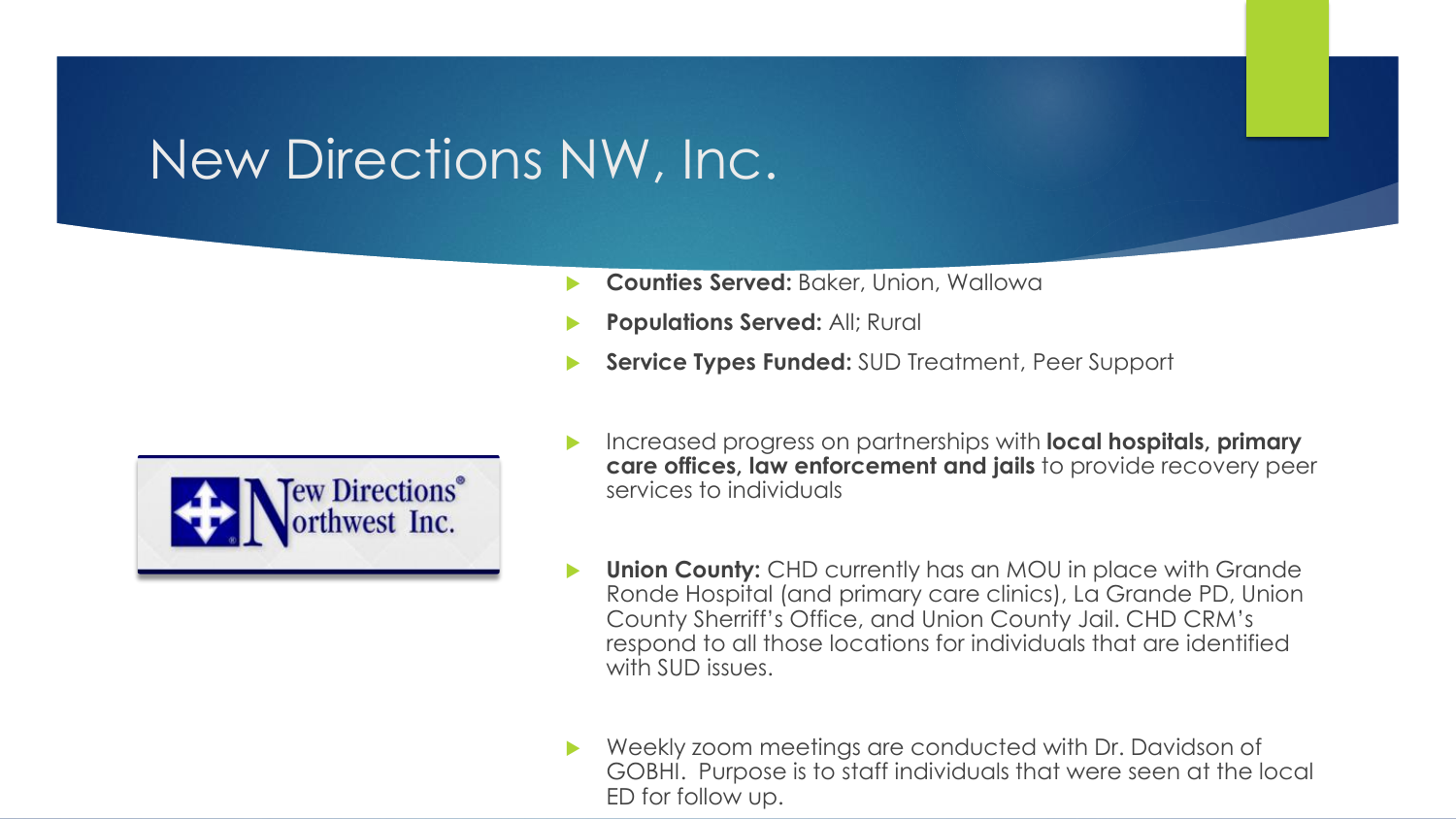## OnTrack Rogue Valley



- **Counties Served:** Jackson, Josephine
- **Population Served: All; Latinx; Rural**
- **Service Type Funded:** SUD Treatment
- While the number of individuals specifically requesting/requiring Spanish language services at intake has not increased significantly, **the number of individuals choosing to attend services delivered in Spanish has increased dramatically.** 
	- Our group encounters have risen by an astonishing **208%, from 125 in 2020 to 385 in 2021.**
	- Individuals who speak Spanish are attending linguistically specific services at a significantly higher rate.